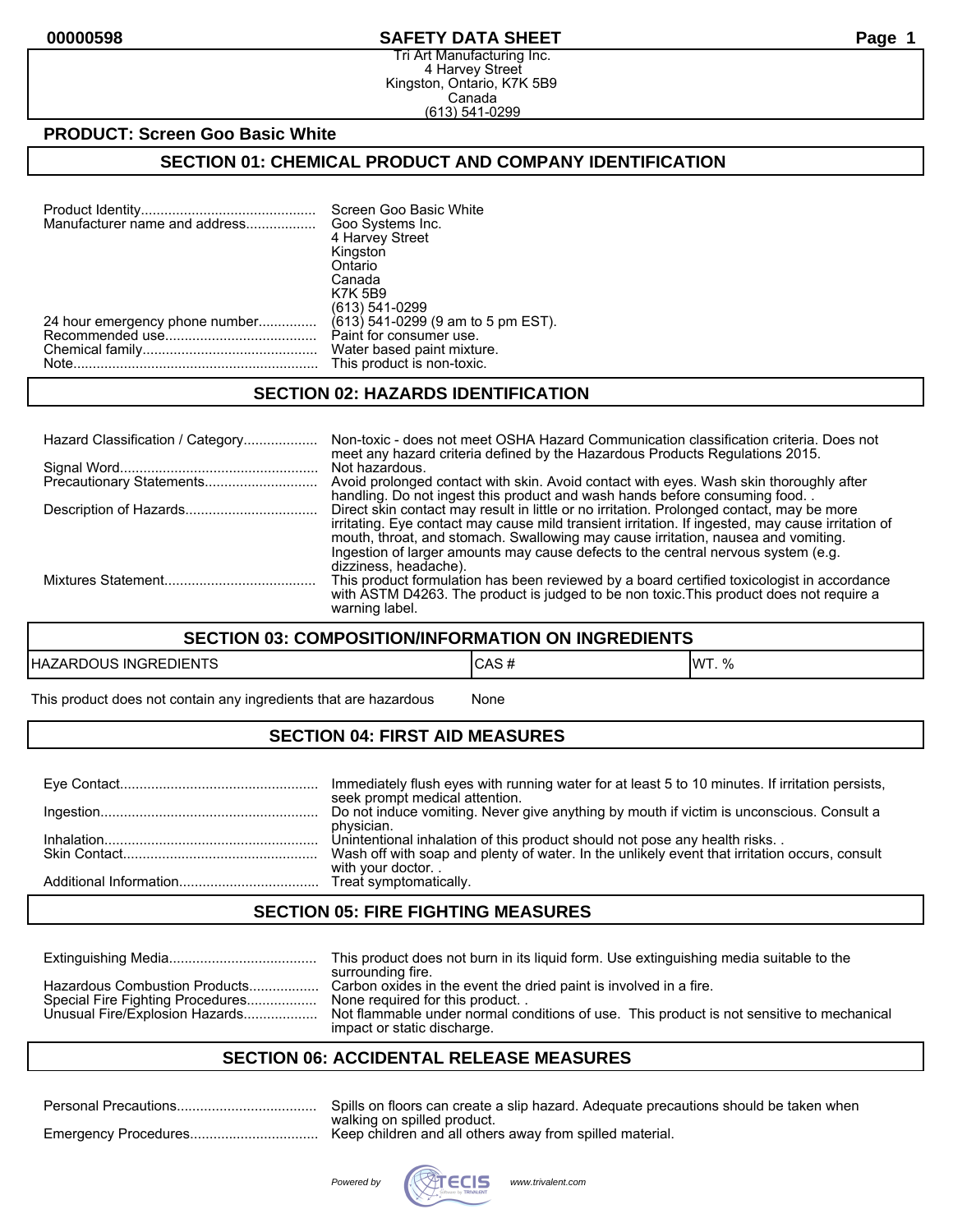### **PRODUCT: Screen Goo Basic White**

# **SECTION 06: ACCIDENTAL RELEASE MEASURES**

Methods / Materials For Containment........... Use suitable absorbent materials such as cloth, rags, sponges, or paper towels . Clean Up....................................................... Contain and wipe up the spill with absorbent material or cloth. Rinse the cloth with water and repeat the process until surface is clean and dry of spilled material .

### **SECTION 07: HANDLING AND STORAGE**

| Avoid contact with skin, eyes and clothing. Wash thoroughly after handling. Keep away                                                                                                                                     |
|---------------------------------------------------------------------------------------------------------------------------------------------------------------------------------------------------------------------------|
| from extreme heat and flame. Keep containers tightly closed when not in use.<br>Store in a cool, dry, well ventilated area. Do not freeze. Recommended storage<br>temperature: $0 - 30^{\circ}$ C (32 - 86 $^{\circ}$ F). |

### **SECTION 08: EXPOSURE CONTROLS/PERSONAL PROTECTION**

| <b>INGREDIENTS</b>                                                     | <b>TWA</b>     | <b>ACGIH TLV</b><br><b>STEL</b>                                                                                                                                                                                                                                              | IPEL           | <b>OSHA PEL</b><br><b>STEL</b> | <b>NIOSH</b><br>IREL |
|------------------------------------------------------------------------|----------------|------------------------------------------------------------------------------------------------------------------------------------------------------------------------------------------------------------------------------------------------------------------------------|----------------|--------------------------------|----------------------|
| This product does not<br>contain any ingredients<br>that are hazardous | Not applicable | Not applicable                                                                                                                                                                                                                                                               | Not applicable | Not applicable                 | Not applicable       |
|                                                                        |                | No personal protective equipment is necessary when handling or using this product.<br>No special protective clothing is required to use this product.<br>Take the necessary precautions to avoid liquid contact with eves.<br>No gloves are required to handle this product. |                |                                |                      |

Engineering Controls..................................... No special ventilation requirements are necessary for this product.

### **SECTION 09: PHYSICAL AND CHEMICAL PROPERTIES**

## **SECTION 10: STABILITY AND REACTIVITY**

|  | Stable under the recommended storage and handling conditions prescribed.<br>Hazardous Products Of Decomposition None known, refer to hazardous combustion products in Section 5. |
|--|----------------------------------------------------------------------------------------------------------------------------------------------------------------------------------|
|--|----------------------------------------------------------------------------------------------------------------------------------------------------------------------------------|

## **SECTION 11: TOXICOLOGICAL INFORMATION**

| $- -$<br><b>I</b> INGF<br>)I⊢N I                                                                                                                                                                             | $\sim$ $\sim$<br>้<br>wu | LD50 |
|--------------------------------------------------------------------------------------------------------------------------------------------------------------------------------------------------------------|--------------------------|------|
| _____<br>,但是,我们的人们都会不会不会。""我们的人们,我们的人们,我们的人们,我们的人们,我们的人们,我们的人们,我们的人们,我们的人们,我们的人们,我们的人们,我们<br>the contract of the contract of the contract of the contract of the contract of the contract of the contract of |                          |      |

This product does not contain any ingredients that are hazardous Not applicable Not applicable

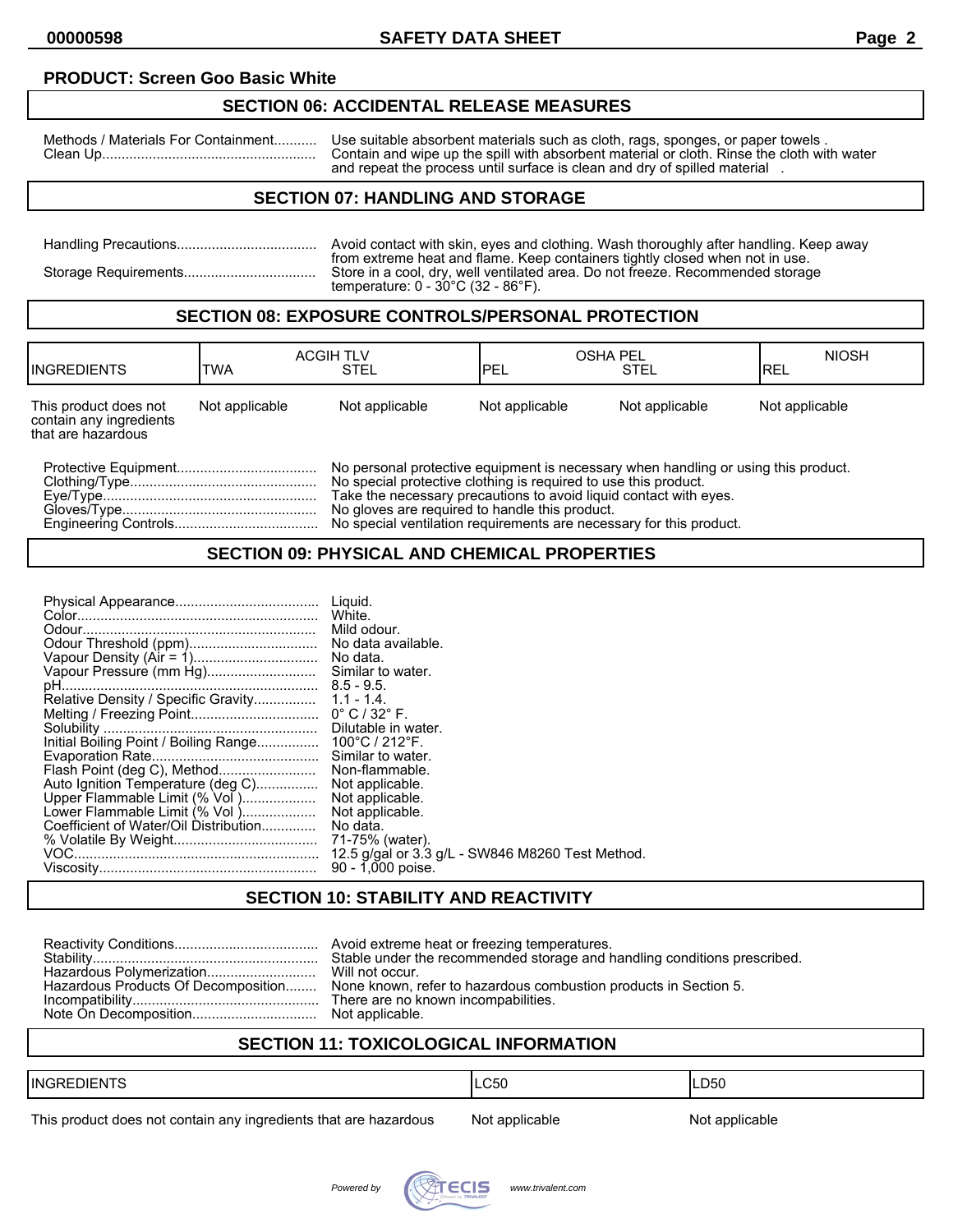# **PRODUCT: Screen Goo Basic White**

### **SECTION 11: TOXICOLOGICAL INFORMATION**

|                                                                                                                                                                                                                                                                    | Skin and eye contact are possible routes of exposure. Mists and vapours are unlikely to be<br>generated during intended use of this product. Do not take internally or ingest this product.                                                                                                                                                                                                                                                              |
|--------------------------------------------------------------------------------------------------------------------------------------------------------------------------------------------------------------------------------------------------------------------|----------------------------------------------------------------------------------------------------------------------------------------------------------------------------------------------------------------------------------------------------------------------------------------------------------------------------------------------------------------------------------------------------------------------------------------------------------|
|                                                                                                                                                                                                                                                                    | Ingestion of large amounts may be harmful. If product is heated or mists are formed,<br>inhalation may cause irritation to the nose, throat and respiratory tract. Direct skin contact<br>may result in little or no irritation. Prolonged contact may be more irritating. Eye contact<br>may cause mild transient irritation. May cause irritation of mouth, throat, and stomach.<br>Swallowing may cause irritation, nausea and vomiting.              |
|                                                                                                                                                                                                                                                                    | None known.<br>This product has been reviewed by a board certified toxicologist and is judged to be non<br>toxic. This product contain titanium dioxide, an IARC Group 2B carcinogen. However, the<br>titanium dioxide used in this product is in a non-respirable form and under normal<br>conditions of use the titanium dioxide cannot become airborne. The carcinogenic effects of<br>titanium dioxide are therefore not applicable to this product. |
| Aggravated Medical Conditions<br>$Note. 10010. 10010. 10010. 10010. 10010. 10010. 10010. 10010. 10010. 10010. 10010. 10010. 10010. 10010. 10010. 10010. 10010. 10010. 10010. 10010. 10010. 10010. 10010. 10010. 10010. 10010. 10010. 10010. 10010. 10010. 10010. $ | None are anticipated under normal use.<br>Use of this product following our recommended instructions should not cause any health<br>hazards, other than those indicated above                                                                                                                                                                                                                                                                            |

## **SECTION 12: ECOLOGICAL INFORMATION**

### **SECTION 13: DISPOSAL CONSIDERATIONS**

|                                     | Empty containers should be recycled in accordance with local municipal recycling<br>practices. Containers that are not empty should be brought to your local waste paint<br>recycling facility |
|-------------------------------------|------------------------------------------------------------------------------------------------------------------------------------------------------------------------------------------------|
| Appropriate Disposal Considerations | Wherever possible unused paint should be brought to your local waste paint facility.                                                                                                           |
|                                     | None anticipated.                                                                                                                                                                              |
| Sewage Disposal Comments            | Wherever possible, paint should not be washed down the sewer.                                                                                                                                  |

### **SECTION 14: TRANSPORT INFORMATION**

|                                           | Not regulated.                                                                         |
|-------------------------------------------|----------------------------------------------------------------------------------------|
|                                           | Not regulated.                                                                         |
| Transport Hazard Classification           | Not regulated.                                                                         |
| Packaging Group (If Applicable)           | None known.                                                                            |
|                                           | Not regulated.                                                                         |
| Guidance On Transport In Bulk             | This product is not classified as a dangerous good per IATA Dangerous Goods            |
| Guidance on transport by air (IATA)       | Regulations.                                                                           |
| Guidance for transportation by ship (IMO) | This product is not classified as a dangerous good and is therefore not regulated when |
|                                           | transported on a ship.                                                                 |

#### **SECTION 15: REGULATORY INFORMATION**

| Globally Harmonized System Classification<br>SARA TITLE III | Not classified.<br>The ingredients in this product appear on the DSL.<br>This product does not contain any formaldehyde per Japanese Regulation 112. There is a<br>trace amount of Ammonia which is listed on the Appended Table 2 of the Poisonous and<br>Deleterious Substances Control Act #122 of 2011.<br>All ingredients are listed on the TSCA inventory. |
|-------------------------------------------------------------|------------------------------------------------------------------------------------------------------------------------------------------------------------------------------------------------------------------------------------------------------------------------------------------------------------------------------------------------------------------|
| Section 302 - Extremely Hazardous  None.<br>Substances      |                                                                                                                                                                                                                                                                                                                                                                  |
| Section 311/312 - Hazard Categories                         | Not applicable.<br>Toxic Chemical constituents above de minimus concentrations.                                                                                                                                                                                                                                                                                  |
| EPA Hazardous Air Pollutants (HAPS)<br>40CFR63              | None.                                                                                                                                                                                                                                                                                                                                                            |
|                                                             | 3209.10.00.20.                                                                                                                                                                                                                                                                                                                                                   |